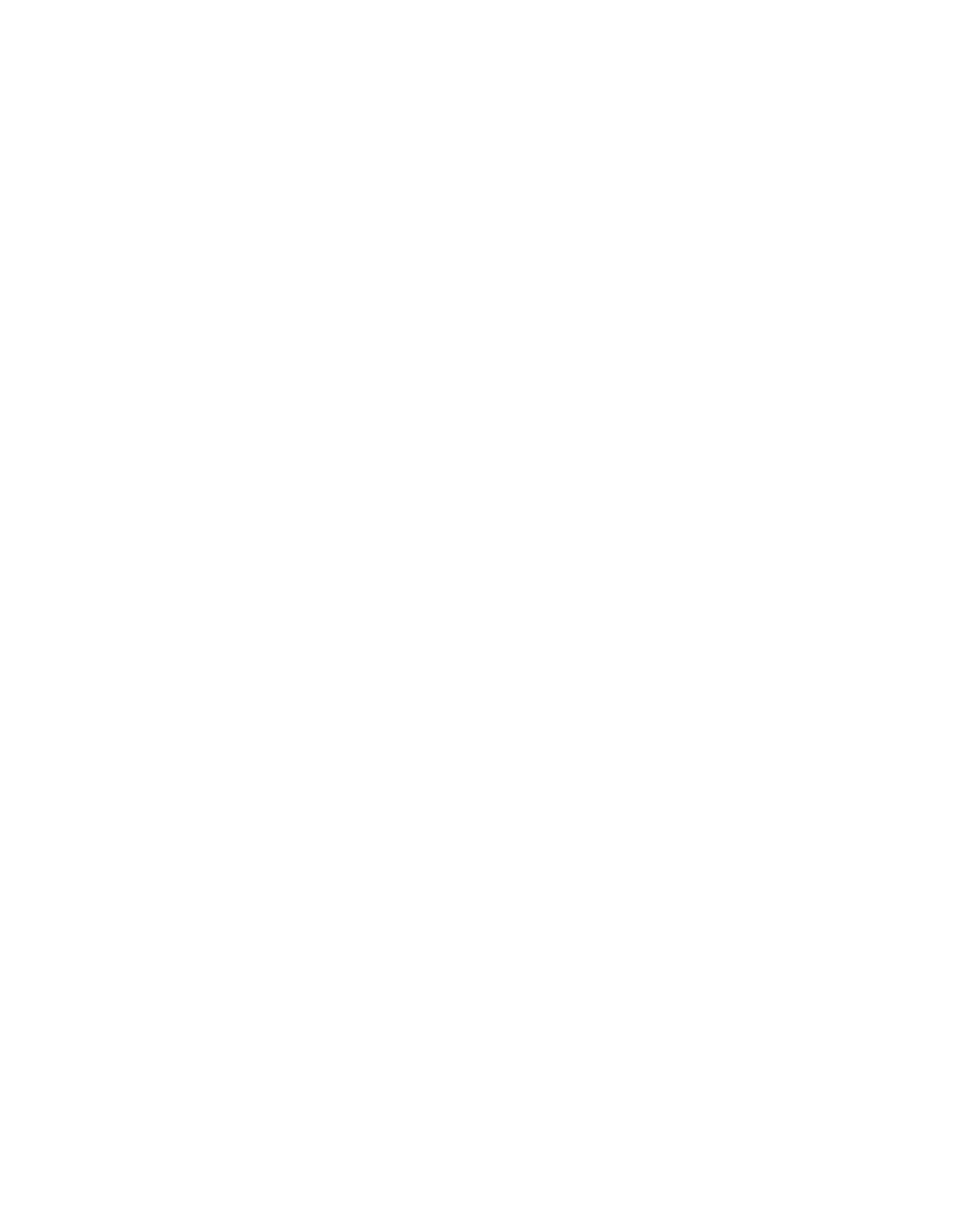# **Policies to Reduce CO2 Emissions: Fallacies and Evidence from the United States and California**

José A. Tapia Granados<sup>a\*</sup> and Clive L. Spash<sup>b</sup>

# **Abstract**

Since the 1990s, advocates of policy to prevent catastrophic climate change have been divided over the appropriate economic instruments to curb  $CO<sub>2</sub>$  emissions—carbon taxes or schemes of emission trading. Barack Obama claimed that policies implemented during his presidency set in motion irreversible trends toward a clean-energy economy, with the years 2008-2015 given as evidence of decoupling between  $CO_2$  emissions and economic growth. This is despite California being the only state in the USA that has implemented a specific policy to curb emissions, a cap-and-trade scheme in place since 2013. To assess Obama's claims and the effectiveness of policies to reduce  $CO<sub>2</sub>$ emissions, we analyze national and state-level data from the USA over the period 1990-2015. We find: (a) annual changes in emissions strongly correlated with the growth conditions of the economy; (b) no evidence for decoupling; and (c) a trajectory of  $CO<sub>2</sub>$  emissions in California which does not at all support the claim that the cap-and-trade system implemented there has reduced  $CO<sub>2</sub>$  emissions. **Keywords:** Climate change, Cap-and-trade, Carbon emissions trading, Decoupling, Economic growth

<sup>a</sup> Department of Politics, College of Arts & Sciences, Drexel University, 3141 Chesnut Street, MacAlister Hall 3021-E, Philadelphia, PA 19104. Phone: 215 8596762. Email: jat368@drexel.edu

<sup>b</sup> Institute for the Multi-Level Governance & Development, Department of Socioeconomics, WU Vienna University of Economics and Business, Gebäude D4, Welthandelsplatz 1, 1020 Vienna, Austria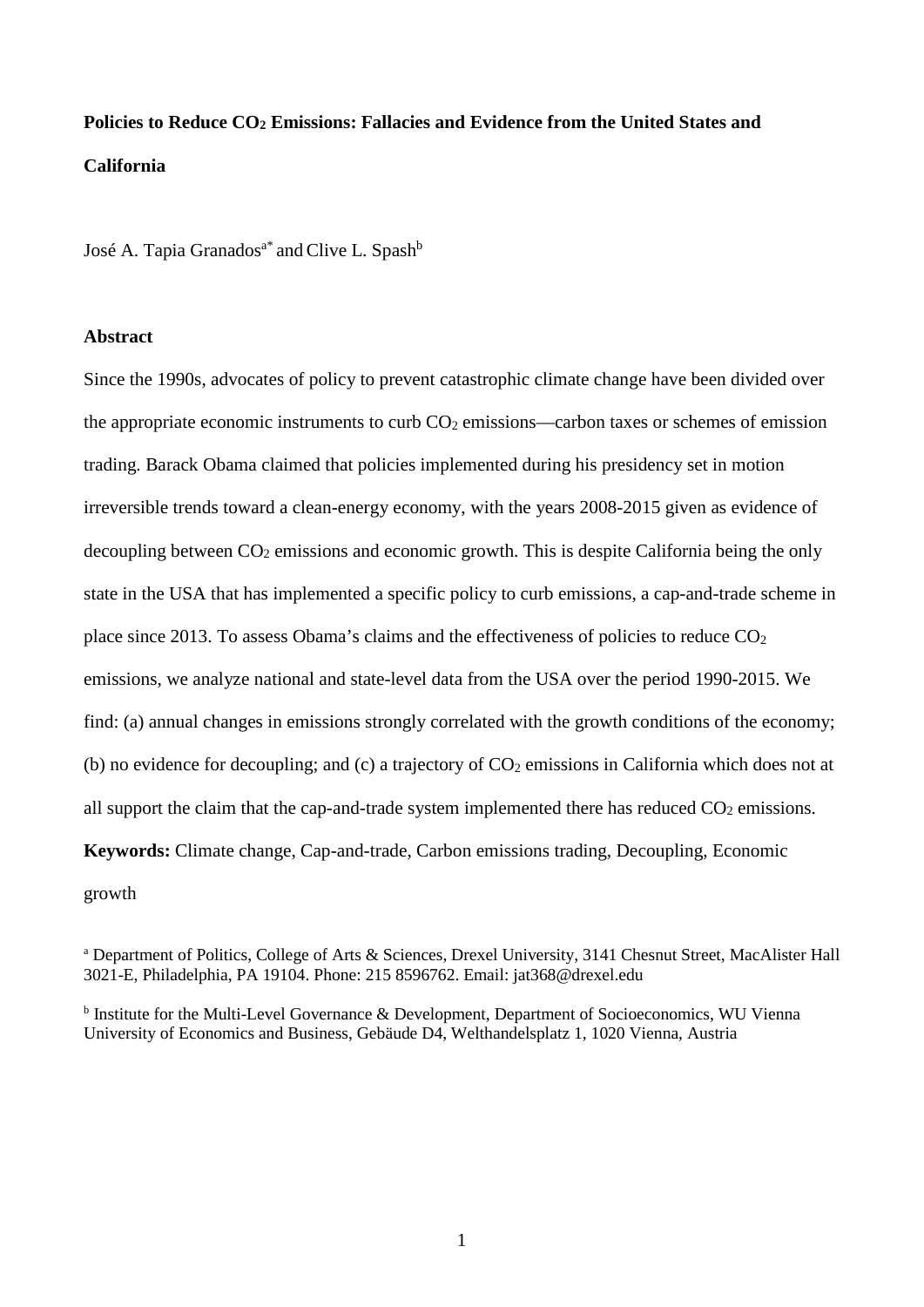#### **1. Introduction**

During his last days in office, President Obama became deeply involved in climate change policy. He pushed for the USA to sign-up to the Paris Agreement and published an article in *Science* where he asserted optimistically that "the trend toward clean energy is irreversible" and, claiming credit for it, he stated that that trend had emerged during his presidency (1). For Obama, data showed that reducing  $CO<sub>2</sub>$  emissions is compatible with economic growth, because from 2008 to 2015 emissions from the energy sector decreased by 9.5% while the economy grew by more than 10%. This was taken by him to represent a "decoupling" of  $CO<sub>2</sub>$  emissions and economic growth, which "should put to rest the argument that combatting climate change requires accepting lower growth or a lower standard of living". Obama did not recommend any specific policy beyond cutting federal fossil-fuel subsidies and continuing with measures that "encourage businesses to save money by cutting energy waste". Technological advances, falling costs of renewable electricity and market forces in general are, in Obama's view, the drivers of a transition leading the USA toward clean energy and leadership in climate change mitigation.

Decoupling has become a major hope of many governments because it offers the possibility of avoiding the major transformation of the economy that is otherwise necessary to remove fossil fuels. In so-called negative emissions scenarios, future technologies are promised that will allow business as usual with  $CO<sub>2</sub>$  emissions being captured after fossil fuel combustion. Controversially, the last report of the Intergovernmental Panel on Climate Change (IPCC) made extensive use of such scenarios in its predictions of how to avoid climate change (2). Decoupling and negative emissions technologies lie behind many governments being prepared to sign-up to the Paris Agreement, which also endorsed the United Nations Sustainable Development Goals (UN SDGs). The UN SDGs include 7% economic growth (Goal 8) and specify (Goal 8.4) that nations should improve resource efficiency and "endeavour to decouple economic growth from environmental degradation" (3).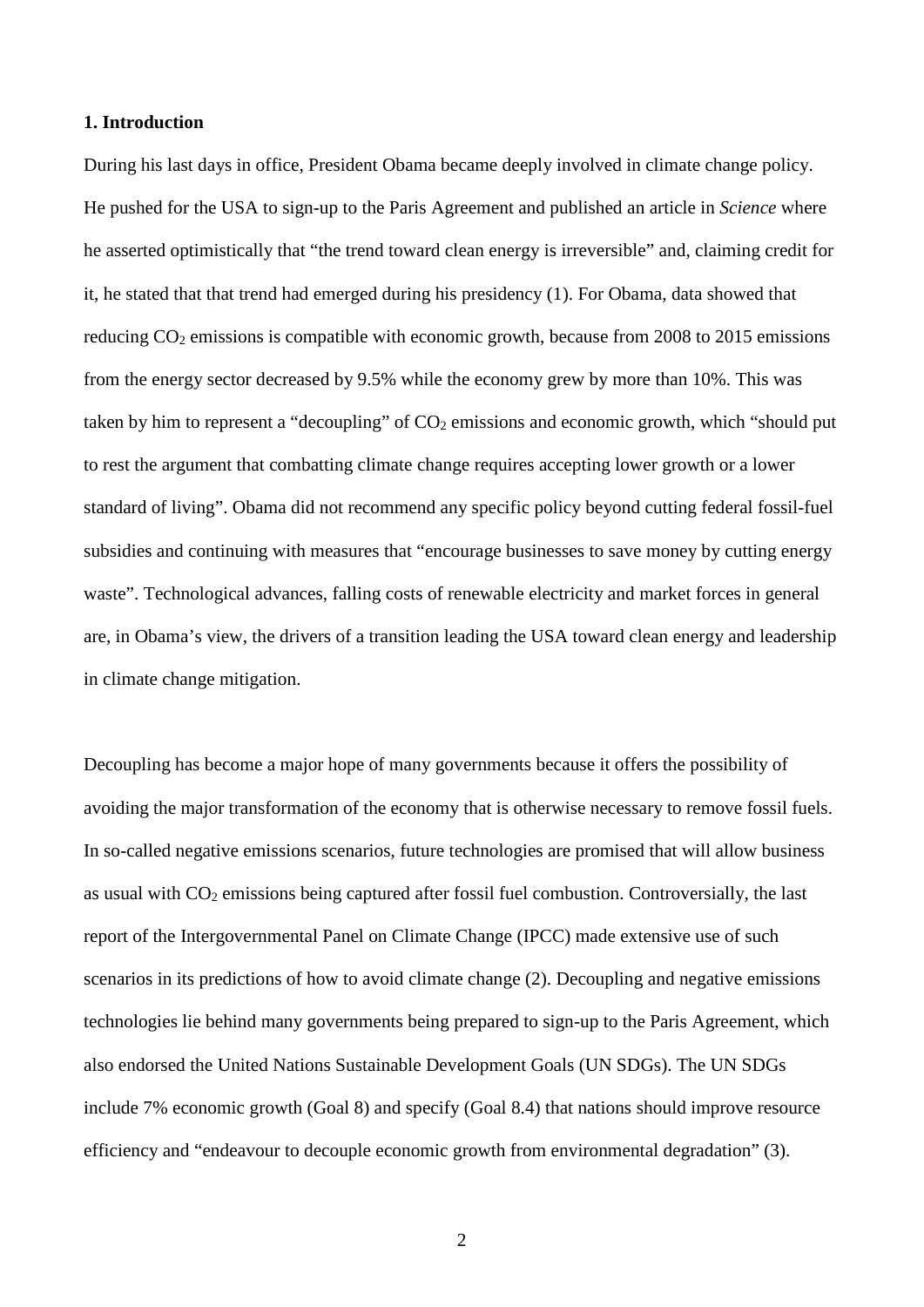Unfortunately, there are good reasons to be less optimistic than Obama, the IPCC and the UN SDGs. Recent reports of the International Energy Agency  $(4)$  indicate a strong rise in global  $CO<sub>2</sub>$  emissions in 2017, a year in which the world economy grew at 3.8%, accelerating its rate of growth from 3.2% in 2016 (5). The historian of energy Vaclav Smil notes a vast inertia in our world's dependence on fossil fuels, which limit a rapid shift to zero-emission energy sources (6). Infrastructure and modern lifestyles (e.g. cars, flying) have locked-in fossil-fuel dependency for decades to come. The expansion of renewables has not seen a decline in fossil-fuel consumption but rather more overall energy use. As shown by Richard York, over the past half century, in most nations, "each unit of total national energy use from non-fossil-fuel sources displaced less than one-quarter of a unit of fossil-fuel energy use;" furthermore, "each unit of electricity generated by non-fossil-fuel sources displaced less than one-tenth of a unit of fossil-fuel-generated electricity" (7). The available fossil fuel reserves exceed by six times or more what can be burnt to stand a 66% chance of preventing a 2 <sup>o</sup>C temperature rise (8). Yet, development of non-conventional sources (e.g. tar sands, oil shale, fracking) is on-going, thus increasing the fossil-fuel reserves that can be burnt only by causing catastrophic warming (9).

What is to be done? Disagreements amongst those wanting policies to cut  $CO<sub>2</sub>$  emissions are common. Nine years ago, a high-profile exchange occurred between climate scientist James Hansen (10) and economist Paul Krugman (11). Krugman proposed a system of capping emissions, distributing emissions permits and setting a market for trading them, what is called a cap-and-trade policy. While accepting that policy as imperfect and insufficient, Krugman argued this was at least politically feasible and could be made increasingly effective over time. Hansen disagreed and advocated a carbon fee, or tax, with full reimbursement, which Krugman regarded as politically unviable. Hansen viewed cap-and-trade as allowing polluters and Wall Street traders "to fleece the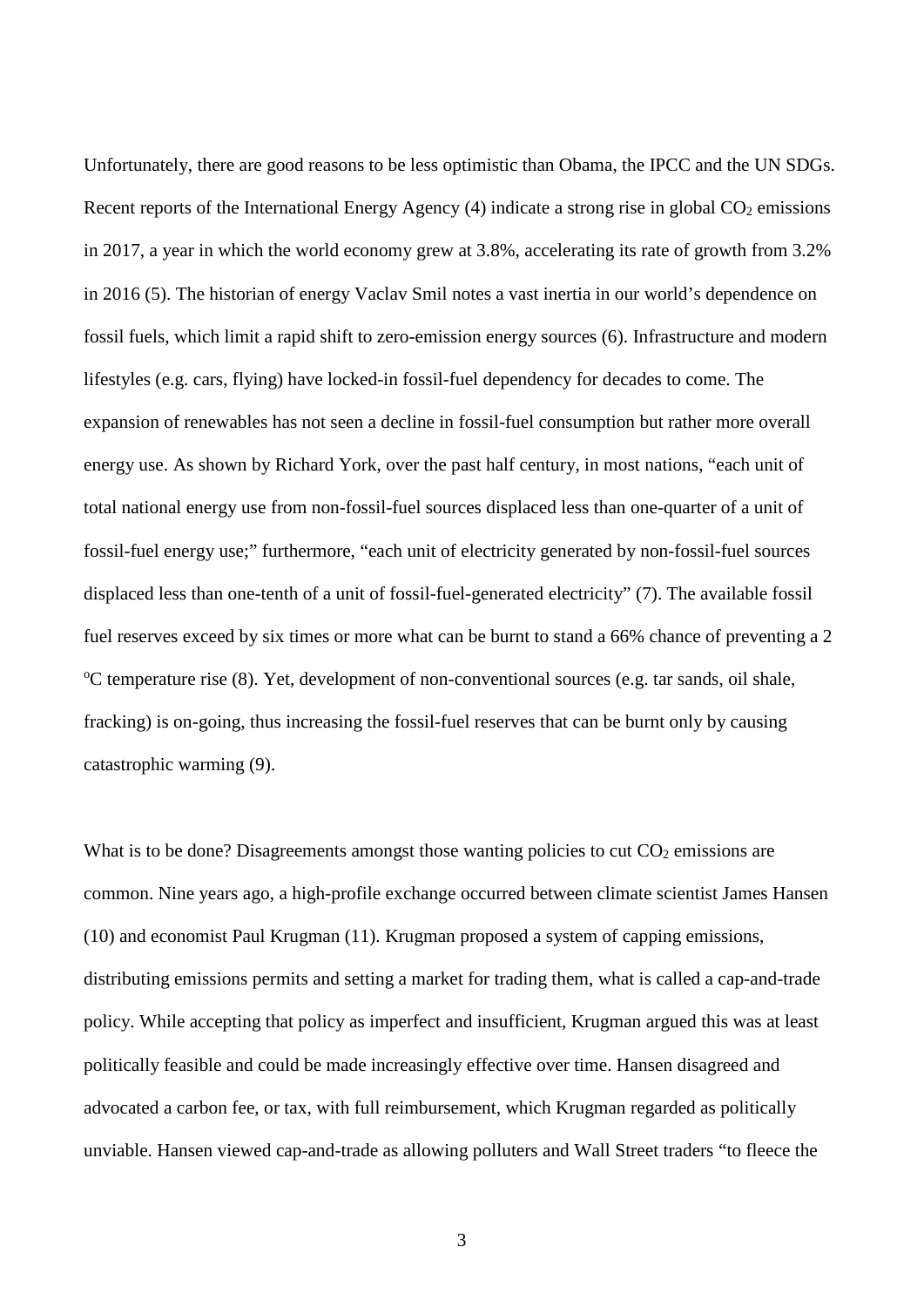public out of billions of dollars" (12), while doing nothing to cut emissions. Despite support from some prominent conservative economists (13), the Hansen proposal has not been implemented anywhere. In contrast, emissions trading, which always had many sources of support in the USA (14), has proven politically acceptable with, for example, such schemes established in 2005 in the European Union and, in 2013, in California.

Despite the apparent success, and going beyond Hansen's criticisms, the carbon trading system has also been shown to be potentially harmful both socially and environmentally (15). Its practical application in Europe has had generally poor evaluations in terms of effectiveness for reducing emissions (16), but we will not deal with the European experience in this paper. Instead we use data from the USA to show the link between economic activity and  $CO<sub>2</sub>$  emissions and to assess both decoupling and emissions trading. We provide empirical evidence to evaluate Obama's claim that decoupling CO<sub>2</sub> emissions from economic growth is not only feasible but already occurring. We also analyze emissions data in order to evaluate the cap-and trade system implemented in California.

#### **2. Emissions and the economy**

Data on energy-related annual emissions of  $CO<sub>2</sub>$  up to 2015 are available from the US Energy Information Administration (17). Over the period 2000-2015,  $CO<sub>2</sub>$  energy-related emissions fell in 41 states and rose in 9 states. The greatest percentage decrease was in Maine (25%) and the greatest rise in Nebraska  $(22\%)$ . As shown in Figure 1, the evolution of  $CO<sub>2</sub>$  emissions in specific states and in the nation at large is one of overall emissions decline. By 2015, national emissions and emissions of many states were lower than in the early years of the century.

National and state emissions in the USA generally declined during the recession of 2001 and the Great Recession of 2007-2009. The accepted chronology of the National Bureau of Economic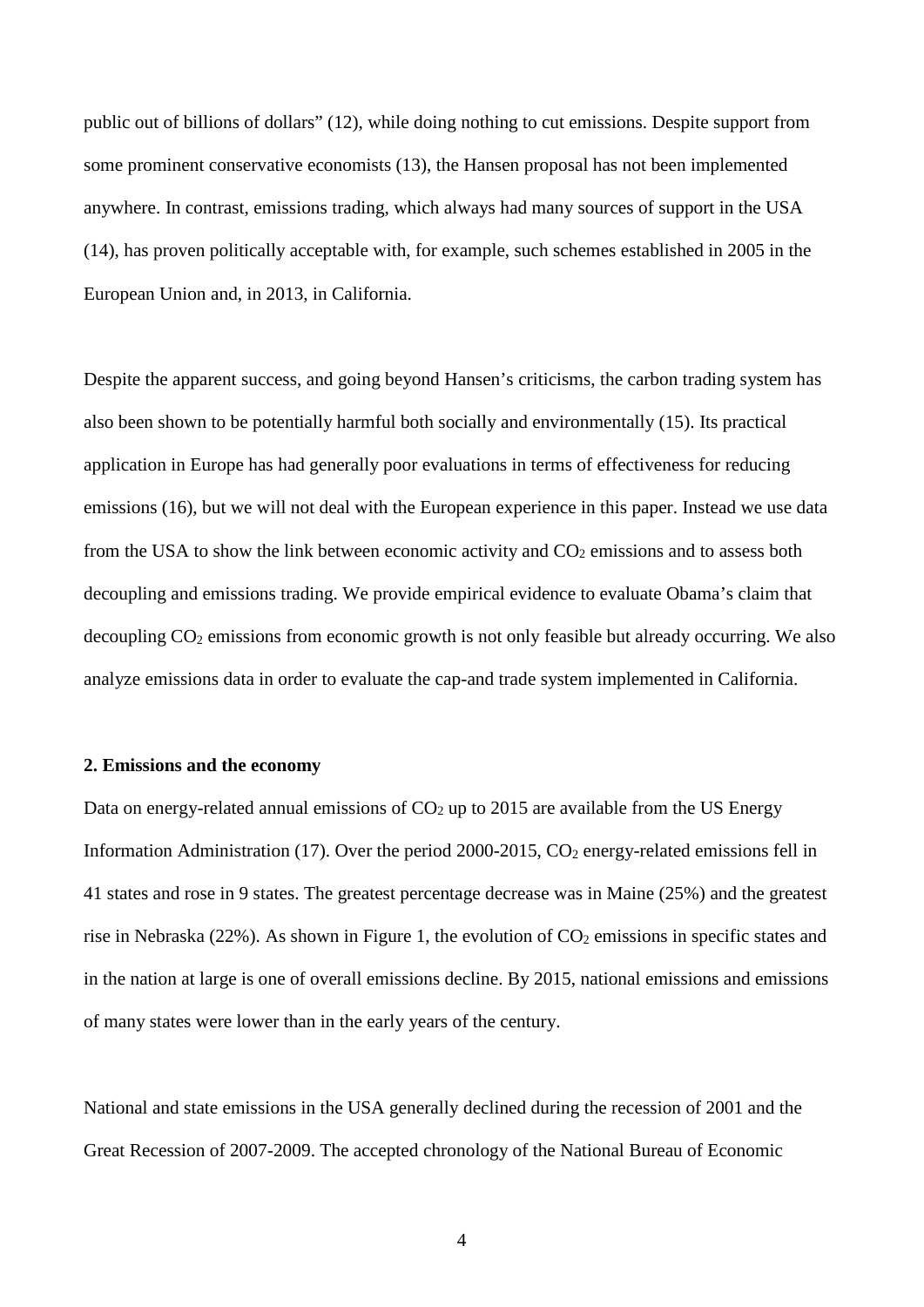Research shows the economy was in recession between March and November 2001 and between December 2007 and June 2009. Thus 2001, 2008 and 2009 can be considered recession years, as the national economy was in recession at least during part of each of those years.

Data on state  $CO<sub>2</sub>$  emissions during the period 2000-2015 can be classified by the 13 years of expansion and 3 years of recession. There are then 663 state-year cases of economic expansion (51 states, including DC as a state, for 13 years) and 153 cases of recession (51 states for 3 years). State emissions barely increased in the expansion years, as their mean change was 0.3%, with a standard deviation of 4.5%, but they substantially decreased in the recession years, when on average, they decreased by 3.6%, with a standard deviation of 5.1%. Obviously, these figures reveal large variability implied by standard deviations greater than the means. Much stronger evidence of the link between the economy and the level of emissions is given for instance by the correlation between the energy-related  $CO<sub>2</sub>$  emissions and the nominal GDP of the 50 states (as reported by the US Bureau of Economic Analysis). For any year between 2001 and 2015 this correlation is between 0.76 and 0.81, which implies a high level of statistical significance  $(n = 50, P < 0.0001)$  indicating that the volume of state emissions is very strongly correlated with the size of the state economy. Also, evidence that changes in emissions depend on changes in the economy can be obtained by modeling the relative change in annual emissions of each state  $([E_t - E_{t-1}]/E_{t-1} = \Delta E_t / E_{t-1}$ ) as a function of the change in economic conditions, indexed by the change in the annual unemployment rate of the state  $(\Delta U = U_t/U_{t-1})$  $(\Delta U = U_t/U_{t-1})$  $(\Delta U = U_t/U_{t-1})$ .<sup>1</sup> Such a regression model was computed with 800 observations (16 years times 50) states) yielding the following results (standard errors below the parameter estimates):

$$
\Delta E_t / E_{t-1} = -0.30 -1.06 \Delta U_t \qquad R^2 = 0.06, \text{ Durbin Watson } d = 2.3
$$
  
(0.16) (0.15)

<span id="page-6-0"></span> $<sup>1</sup>$  An accepted regularity in economics is Okun's law, which states that the correlation of GDP growth with the change in</sup> unemployment is strong and negative. Therefore, the change in unemployment can be used as a proxy for economic growth.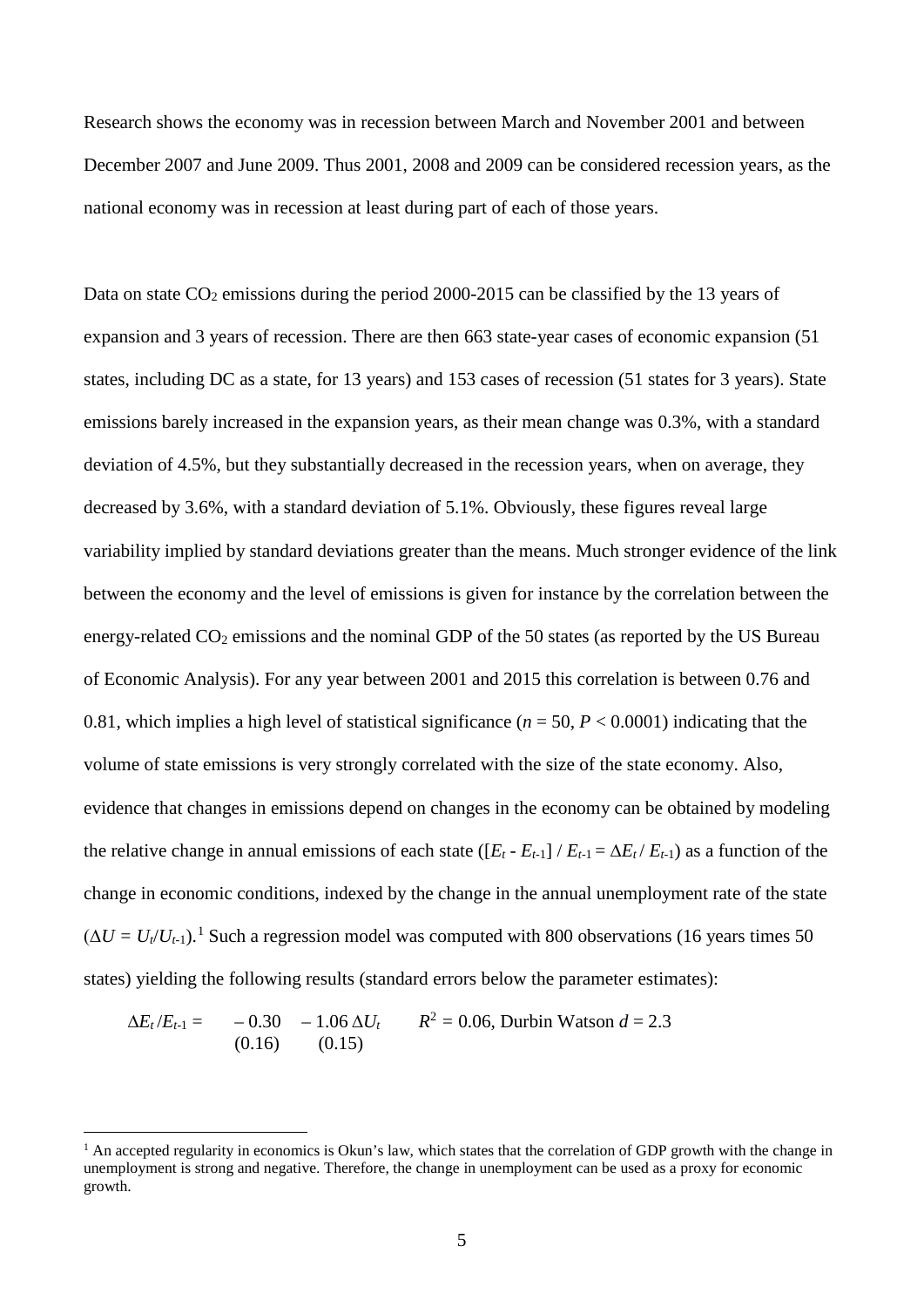which indicates that, on average, one percentage increase in the state unemployment rate is associated with a decrease of emissions by 1.06%. With a standard error of 0.15, this estimate is highly statistically significant  $(P < 0.001)$ .

Table 1 shows the results of this regression for each of the 50 states of the USA. The estimate of the effect of the change in unemployment on the change in emissions is statistically significant only in a few cases, which is not surprising given the small sample size, but the estimate is negative in 45 out of the 50 states, which is clearly suggestive of the change in emissions being dependent on economic conditions. Indeed, in Tennessee and Texas, the two states where the dependence appear more intense, the change in economic conditions indexed by the change in unemployment explains almost 40% of the change in emissions. For California, the  $R^2$  of the regression is 0.19, which means that annual changes in economic conditions in the period 2000-2015 explain 19% of the variation in energy-related emissions. In that state, in the 13 years in which the economy was in expansion, emissions increased on average 0.5% per year (with a standard deviation of 2.6%), while in the 3 years of recession, they decreased on average 2.2% (with a standard deviation of 3.0%). Thus, both the state-level data for the whole nation and the experience of California provide significant evidence, confirming previous findings (18, 19), that emissions evolve in close connection with the performance of the economy.

## **3. Decoupling**

Obama argued that between 2008 and 2015 the economy grew "by more than 10%", while emissions from the energy sector dropped by 9.5%. In his view this was supporting evidence for the hypothesis that economic growth and  $CO<sub>2</sub>$  emissions in the USA are decoupling or have already decoupled (1). Figure 2 allows us to examine directly the evolution of both variables between 2008 and 2015. In that period "the economy," that is, Gross Domestic Product (GDP), was indeed increasing, while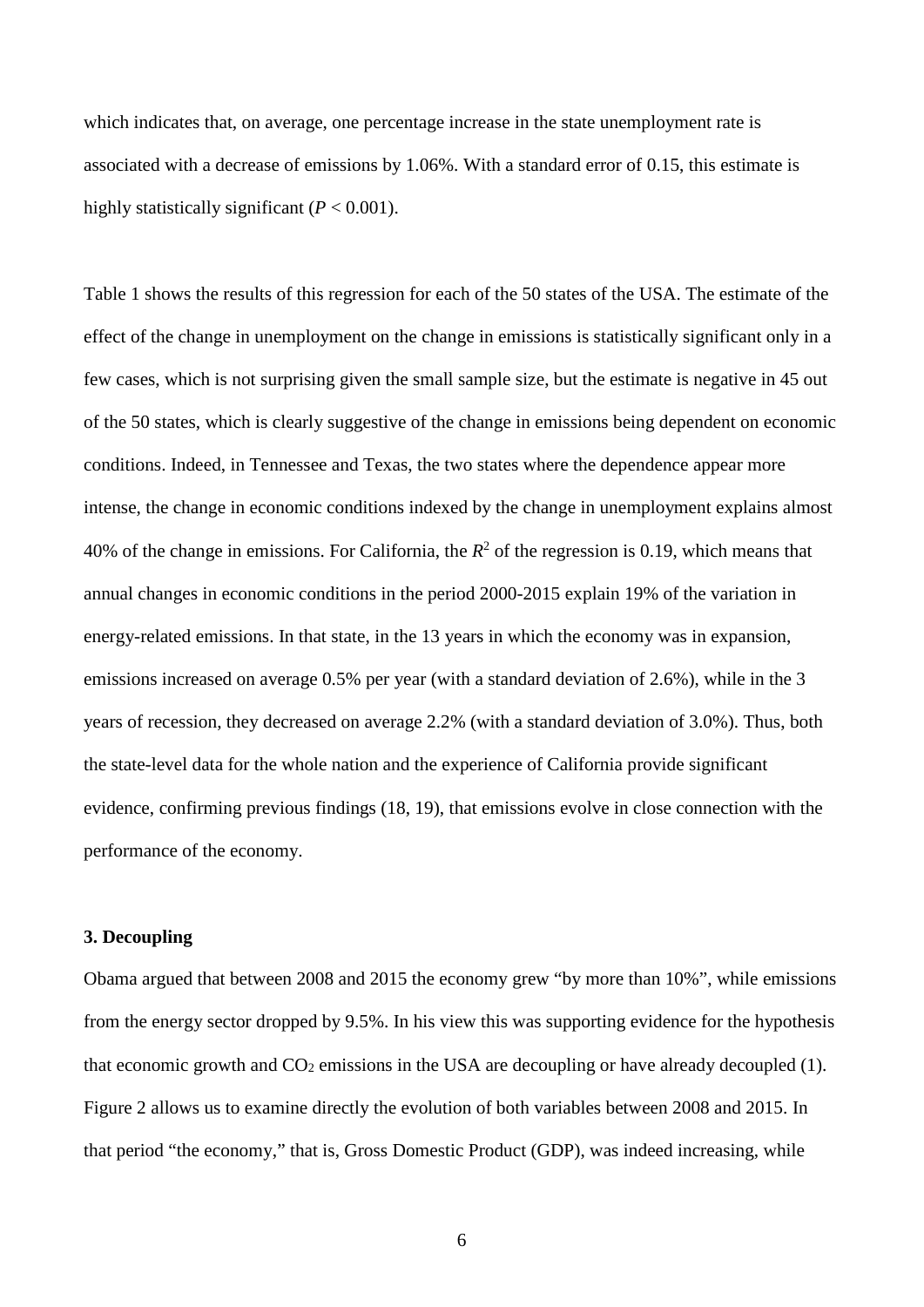emissions were decreasing. The most recently available data show that in 2015 emissions were 9.2% below the 2008 level, while GDP, measured in chained 2009 dollars, was 11.1% above the 2008 level. This is consistent with Obama's numerical statement.However, a basic rule in statistics is that correlating trends usually leads to false inferences and spurious conclusions (20). Figure 3 also shows national CO<sub>2</sub> emissions and GDP, but both variables are now plotted as rates of growth. Longterm increases or decreases are gone, both curves oscillate without any clear trend. Yet the annual rates of growth of emissions and GDP are highly correlated, both tend to be high, medium or low in the same years, and this is true both before and after 2008. The correlation between the two variables, as shown in Table 2, is highly significant over the 25-year period, but during the period 2008-2015 the correlation is 0.67, stronger than the correlation during the earlier period 1990-2007, 0.58. The strength of the correlation between the rates of growth of GDP and  $CO<sub>2</sub>$  emissions both in recent decades and in the recent period 2008-2015 selected by Obama are inconsistent with the claim of decoupling. Since 1990, emissions in the USA, as in other countries, have stagnated or expanded during periods of economic expansion, while they have strongly declined during economic recessions. This provides evidence against decoupling, rather than in favor of it.

# **4. Effectiveness of the California Cap-and-Trade Scheme**

The California Global Warming Solutions Act, Assembly Bill 32 (AB32), was passed in 2006, establishing specific targets for reductions in  $CO<sub>2</sub>$  emissions. One of the policies triggered by the law was the Californian Cap-and-Trade Program. Since January 1, 2013, this has set enforceable compliance obligations for emissions of greenhouse gasses and a system for trading of emission allowances.

An initial assessment of the effectiveness of this cap-and-trade scheme can be made by comparing the evolution of Californian  $CO<sub>2</sub>$  emissions with those of the other states of the Union, taken as a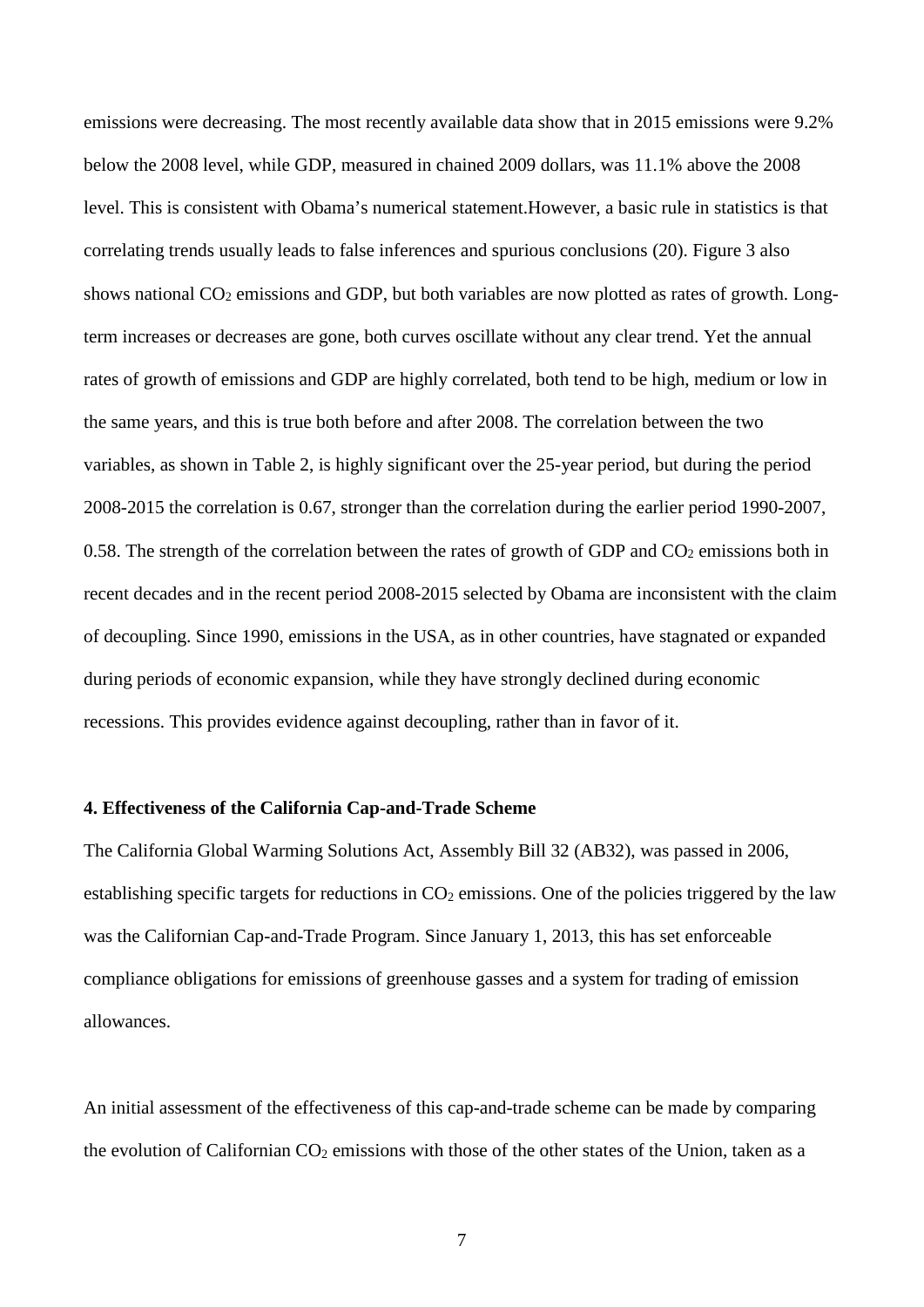control group. Figure 1 shows how emissions in California and the nation evolved before and after 2013, the year in which the cap-and-trade system started to be enforced. The graph does not at all suggest that the California cap-and-trade program is effective, because Californian emissions increased in 2013, 2014 and 2015, while they decreased in the nation at large.

To be more precise, we can make a before-after comparison, examining how emissions evolved before and after 2013 in California and in the other states of the nation. There is no objective way to decide the exact years to use for the before and after comparison; for instance, we could compare the mean annual change of emissions in 2013-2015 with say, the mean annual change in 2010-2012, or 2000-2010, there are multiple options. Comparing, for instance, two 3-year periods before and after reveals that California had mean annual  $CO<sub>2</sub>$  emissions of 358.3 megatons in 2010-2012 and 360.3 megatons in 2013-2015, which represents an increase of 0.6%. In a ranking of all states this places California in 36th position, among the extremes of Georgia, where emissions decreased the most, 1.6%, and North Dakota, where they increased 6.8%. Data for mean annual emissions over a longer 5-year reference period, 2008-2012, show that California reduced emissions by 1.7%, which places it in 34<sup>th</sup> position in the rank of states; Georgia remains in  $1<sup>st</sup>$  place with 14.3% reduction in emissions, and North Dakota in 51<sup>st</sup> place, with 8.4% increase in emissions. These comparisons show that since the cap-and-trade system has been in place in California, most states have actually had larger reductions in emissions than California. While the period in which the system has been in place is short, these preliminary estimates do not provide any evidence that the emissions trading system has effectively led to any reduction in Californian  $CO<sub>2</sub>$  emissions.

# **5. Conclusion**

Greenhouse gases are well known to be related to fossil fuels upon which the industrial modern economy is dependent. Yet the idea has been put forward that current economic systems can be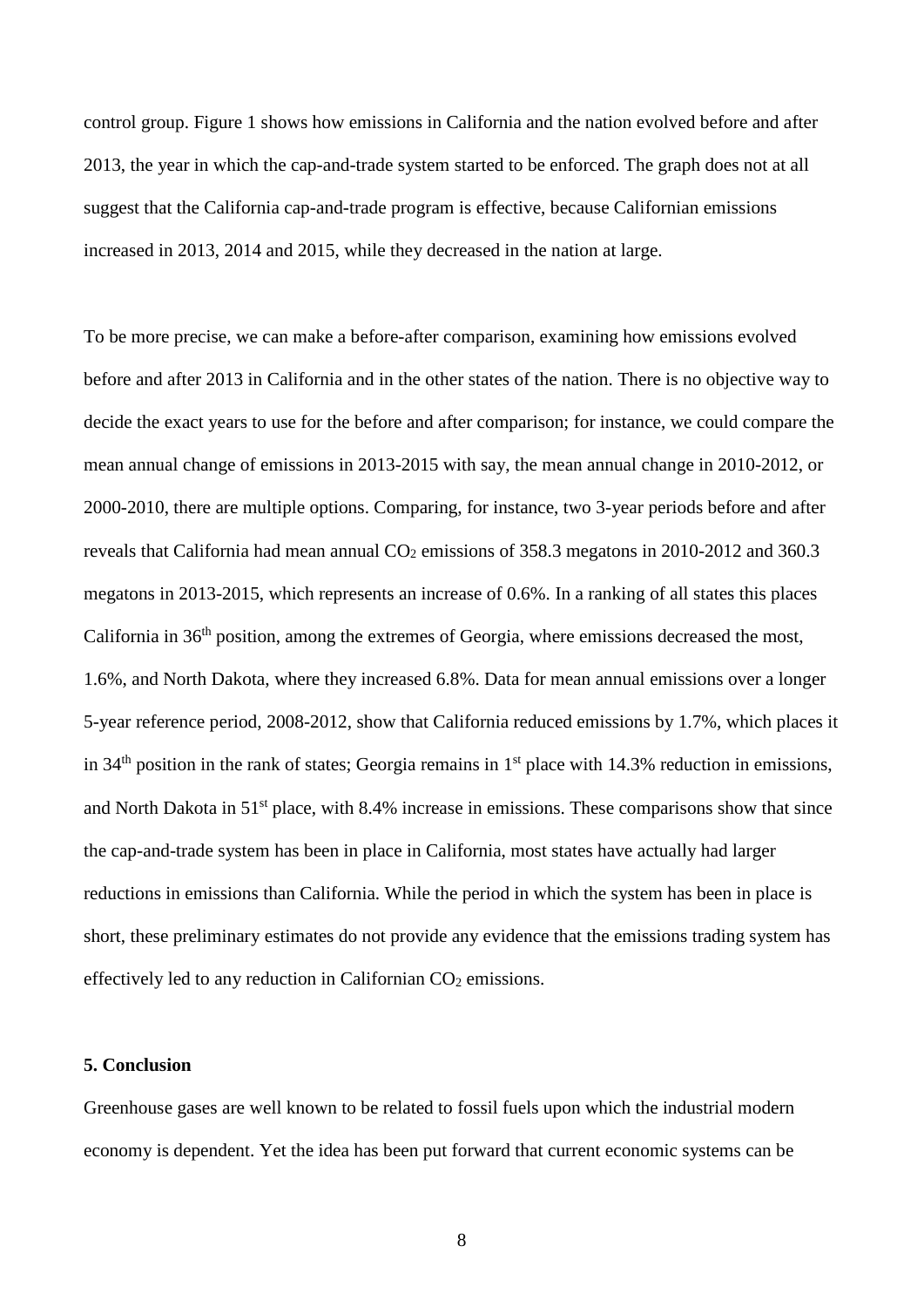decoupled from their material and energy throughput. We have provided evidence that  $CO<sub>2</sub>$ emissions in the USA are significantly correlated with economic growth. Contrary to the claims made by former President Obama, the only evidence for decoupling of these two variables in the USA is a faulty use of statistics.

If the introduction of low carbon energy sources is having any impact on emissions there is no reason to expect this to be large because these energy sources supply a very small part of energy consumed in the USA. As Feng et al. have shown, any decline in national  $CO<sub>2</sub>$  emissions in the USA over recent years appears largely connected with the relative stagnation of the economy following the Great Recession of 2008-2009 (21). This, combined with long-term processes of deindustrialization, that go back to the 1980s, explain emissions reductions

In addition, the claim that emission trading is an effective policy instrument for the reduction of carbon emissions is not supported by the available evidence. We have shown that the cap-and-trade system in California has had no apparent effect on the trajectory of emissions in that state compared with that of other states. On this basis, the advocacy of cap-and-trade systems for reduction of emissions lacks any supporting empirical evidence.

## **References Cited**

.

- 1. Obama B. The irreversible momentum of clean energy. Science. 2017.
- 2. Anderson K. Duality in climate science. Nature Geoscience. 2015 10/12;8:898.
- 3. Transforming our world: the 2030 Agenda for Sustainable Development, Resolution adopted by the General Assembly on 25 September 2015, 2015).
- 4. Global carbon emissions hit record high in 2017, Reuters [Internet].; 2018 []. Available from: [www.reuters.com/article/us-energy-carbon-iea/global](http://www.reuters.com/article/us-energy-carbon-iea/global-carbon-emissions-hit-record-high-in-2017-idUSKBN1GY0RB)[carbon-emissions-hit-record-high-in-2017-idUSKBN1GY0RB.](http://www.reuters.com/article/us-energy-carbon-iea/global-carbon-emissions-hit-record-high-in-2017-idUSKBN1GY0RB)
- 5. IMF Data Mapper [Internet]. []. Available from: [www.imf.org/external/datamapper/NGDP\\_RPCH@WEO/OEMDC/ADVEC/WEOWORLD](http://www.imf.org/external/datamapper/NGDP_RPCH@WEO/OEMDC/ADVEC/WEOWORLD)
- 6. Voosen P. The realist: Vaclav Smil. Science. 2018;359(6382):1320-5.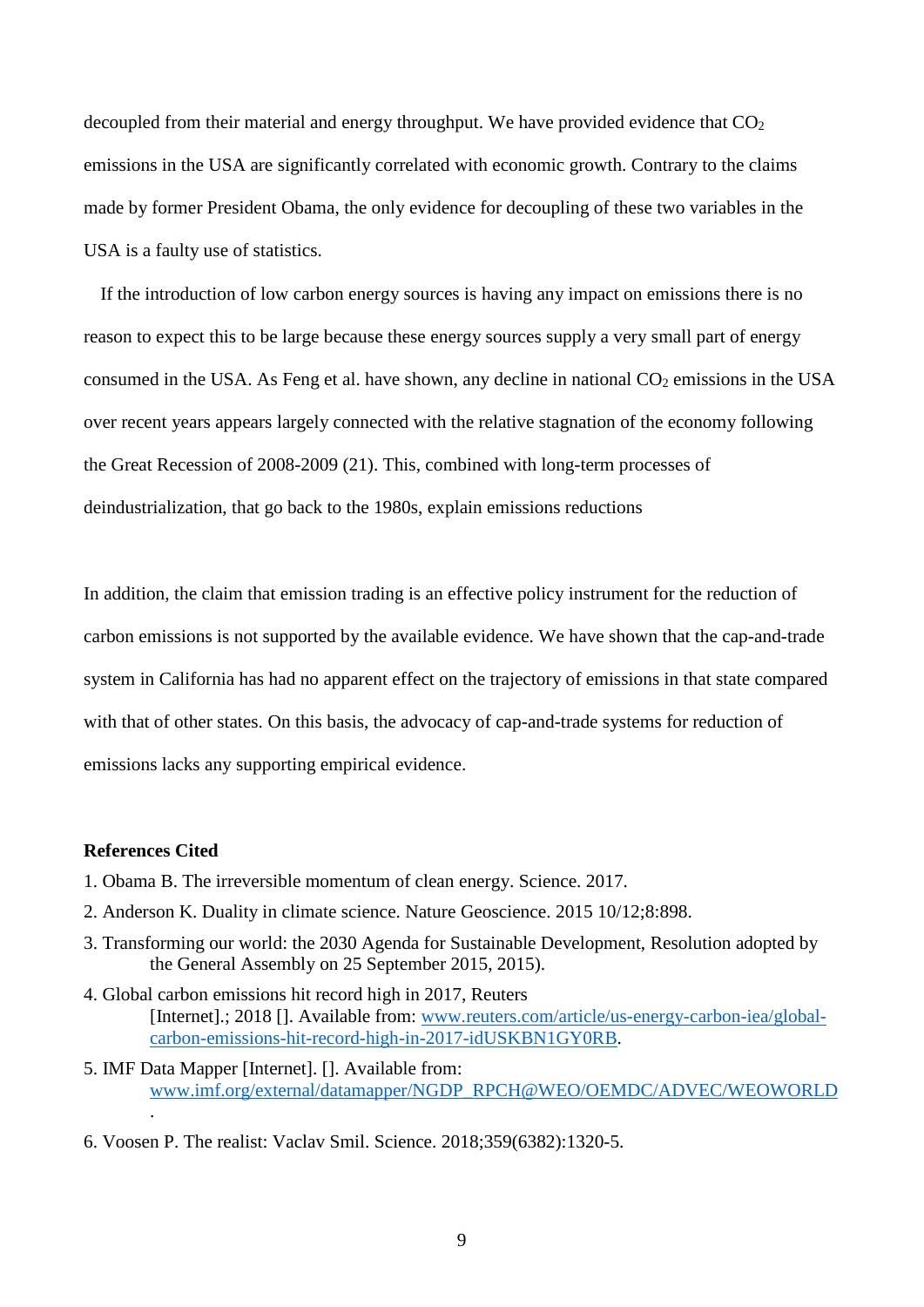- 7. York R. Do Alternative Energy Sources Displace Fossil Fuels? Nature Climate Change. 2012;2(6):441-3.
- 8. Spash CL. This changes nothing: The Paris Agreement to ignore reality. Globalizations. 2016;13(6):928-33.
- 9. Raupach MR. Sharing a quota on cumulative carbon emissions. Nature Climate Change. 2014;4(10):873-9.
- 10. Carbon Tax & 100% Dividend vs. Tax & Trade: Testimony of James E. Hansen to Committee on Ways and Means, United States House of Representatives, 25 February 2009 [Internet].; 2009 []. Available from: [http://www.columbia.edu/~jeh1/mailings/2009/20090226\\_WaysAndMeans.pdf.](http://www.columbia.edu/%7Ejeh1/mailings/2009/20090226_WaysAndMeans.pdf)
- 11. Krugman P. Unhelpful Hansen. The New York Times. 2009 December 7.
- 12. Hansen J. Cap & Fade. The New York Times. 2009 December 6.
- 13. Baker III JA, Feldstein M, Halstead T, Mankiw NG, Paulson Jr. HM, Shultz GP, et al. The Conservative Case for Carbon Dividends. Washington, DC: The Climate Leadership Council; 2017.
- 14. Lohmann L. 'Made in the USA': A short history of carbon trading, in , vol 48, 2006. Develoipment Dialogue. 2006;48:31-69.
- 15. Spash CL. The Brave New World of carbon trading. New Political Economy. 2010;15(2):169-95.
- 16. Enforcement of the EU ETS in the Member States [Internet].; 2015 []. Available from: [http://dx.doi.org/10.2139/ssrn.2611980.](http://dx.doi.org/10.2139/ssrn.2611980)
- 17. Energy Information Administration (U.S. Department of Energy) [Internet].; 2018 []. Available from: [http://www.eia.doe.gov/.](http://www.eia.doe.gov/)
- 18. Tapia Granados JA, Ionides EL, Carpintero Ó. Climate change and the world economy: short-run determinants of atmospheric CO2. Environ Sci & Policy. 2012;21:50-62.
- 19. Tapia Granados JA, Carpintero Ó. Dynamics and economic aspects of climate change. In: Kang MS, Banga SS, editors. *Combating Climate Change: An Agricultural Perspective*. New York: CRC Press; 2013.
- 20. Bisgaard S, Kulahci M. Time series analysis and forecasting by example. Hoboken, N.J.: Wiley; 2011.
- 21. Feng K, Davis SJ, Sun L, Hubacek K. Drivers of the US CO2 emissions 1997–2013. Nature Communications. 2015 07/21;6:7714.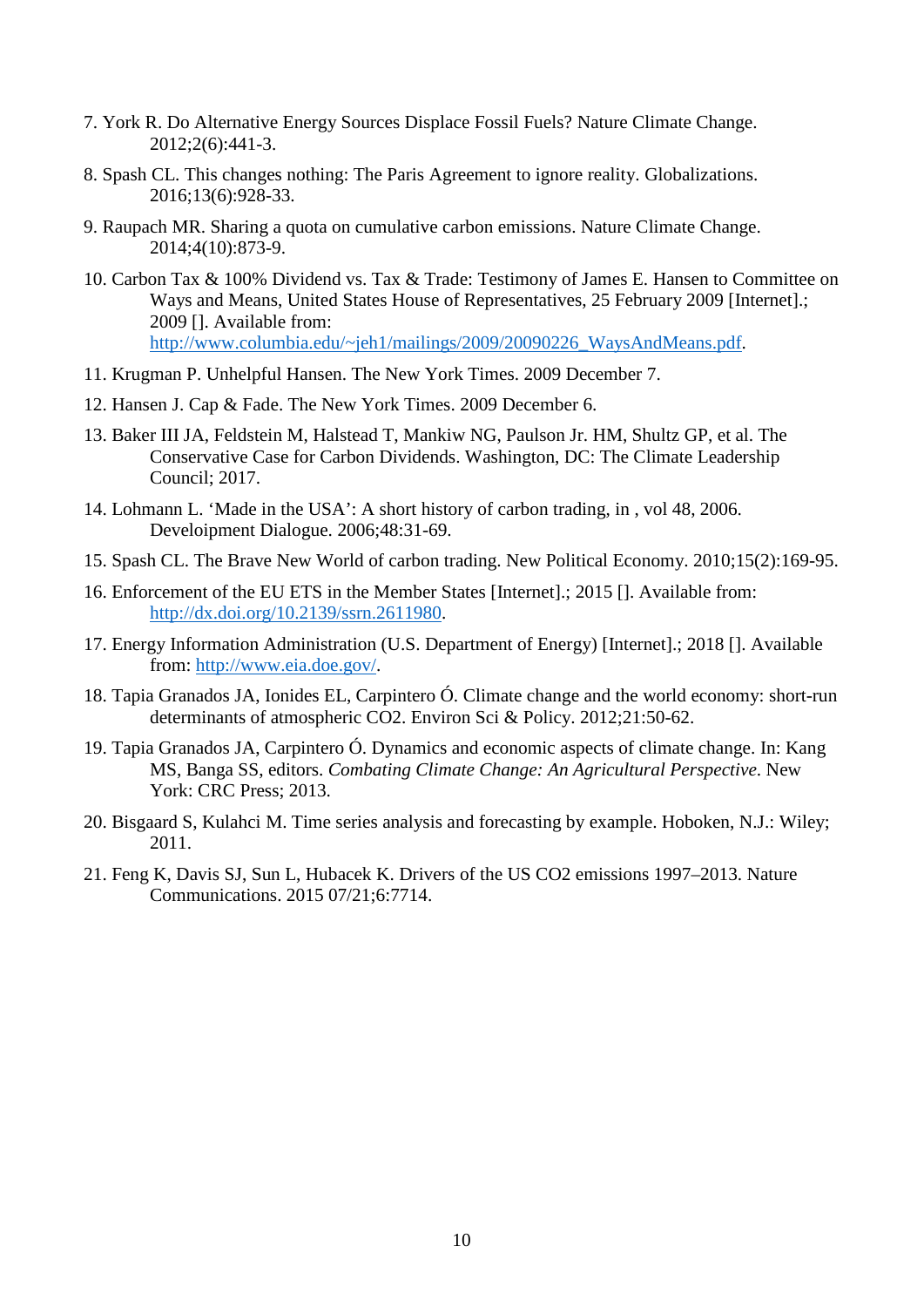

Figure 1. CO<sub>2</sub> energy-related emissions in the USA and seven states

Notes: Shaded areas correspond to the 2001 recession and the Great Recession of 2008- 2009; emissions are millions of metric tonnes.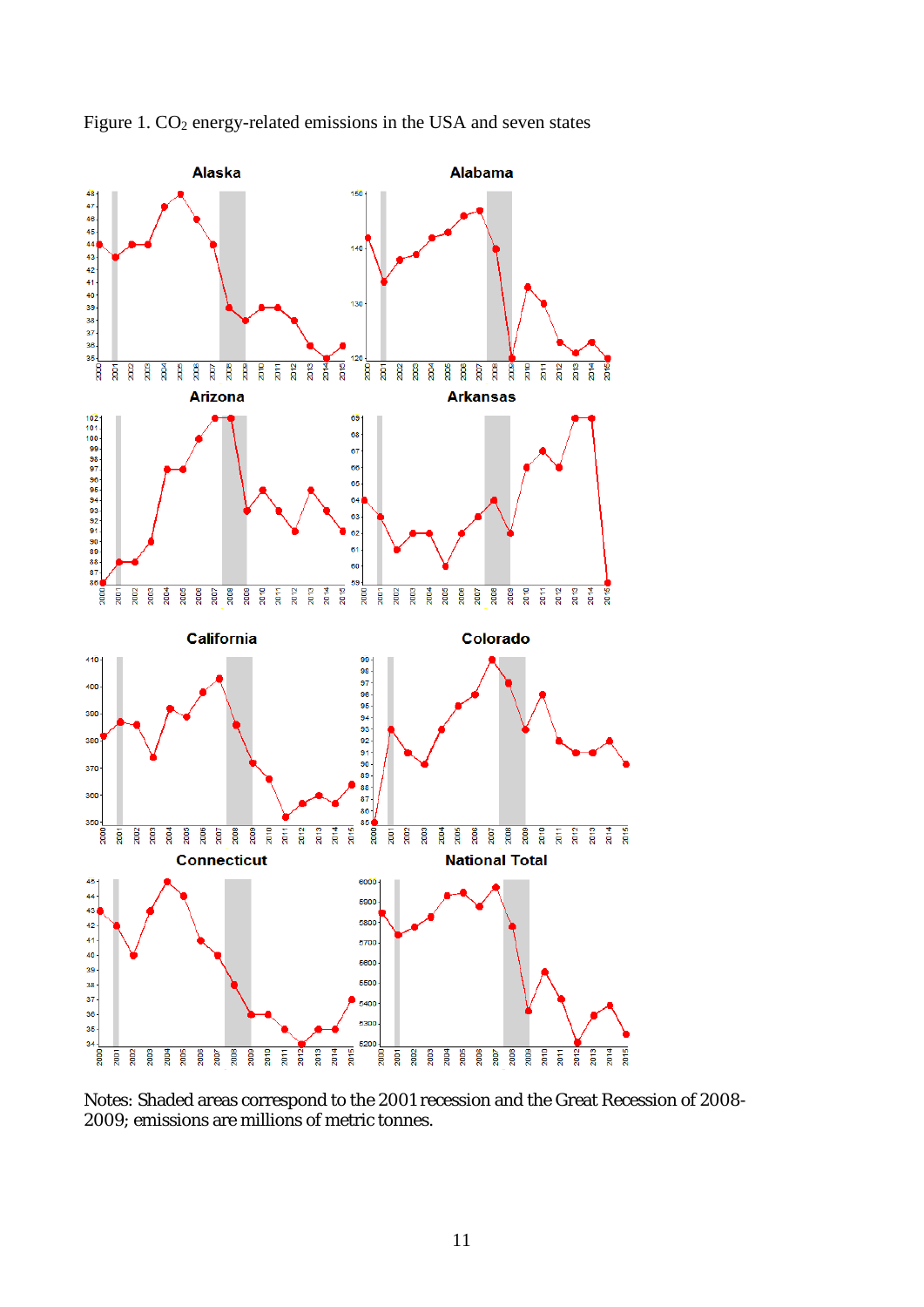



Notes: GDP in billions of chained dollars of 2009, from the Bureau of Economic Analysis; energy-related CO2 emissions in million metric tons, from the US Energy Information Agency; shaded areas correspond to recession

s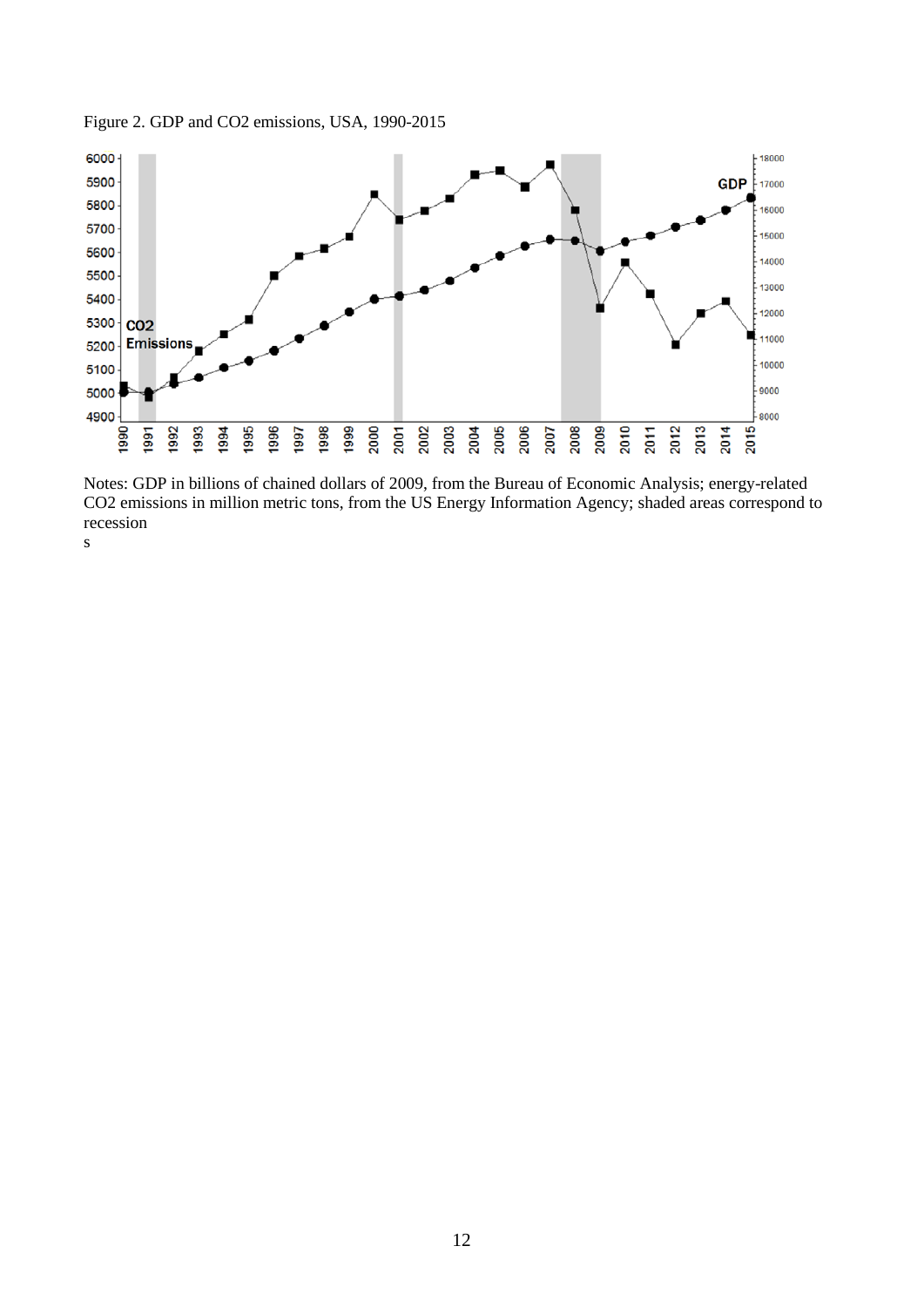

Figure 3. Annual percentage rate of growth in GDP and CO<sub>2</sub> emissions, USA 1990-2015

Note: Author's computations from data in Figure 2; shaded areas correspond to recessions.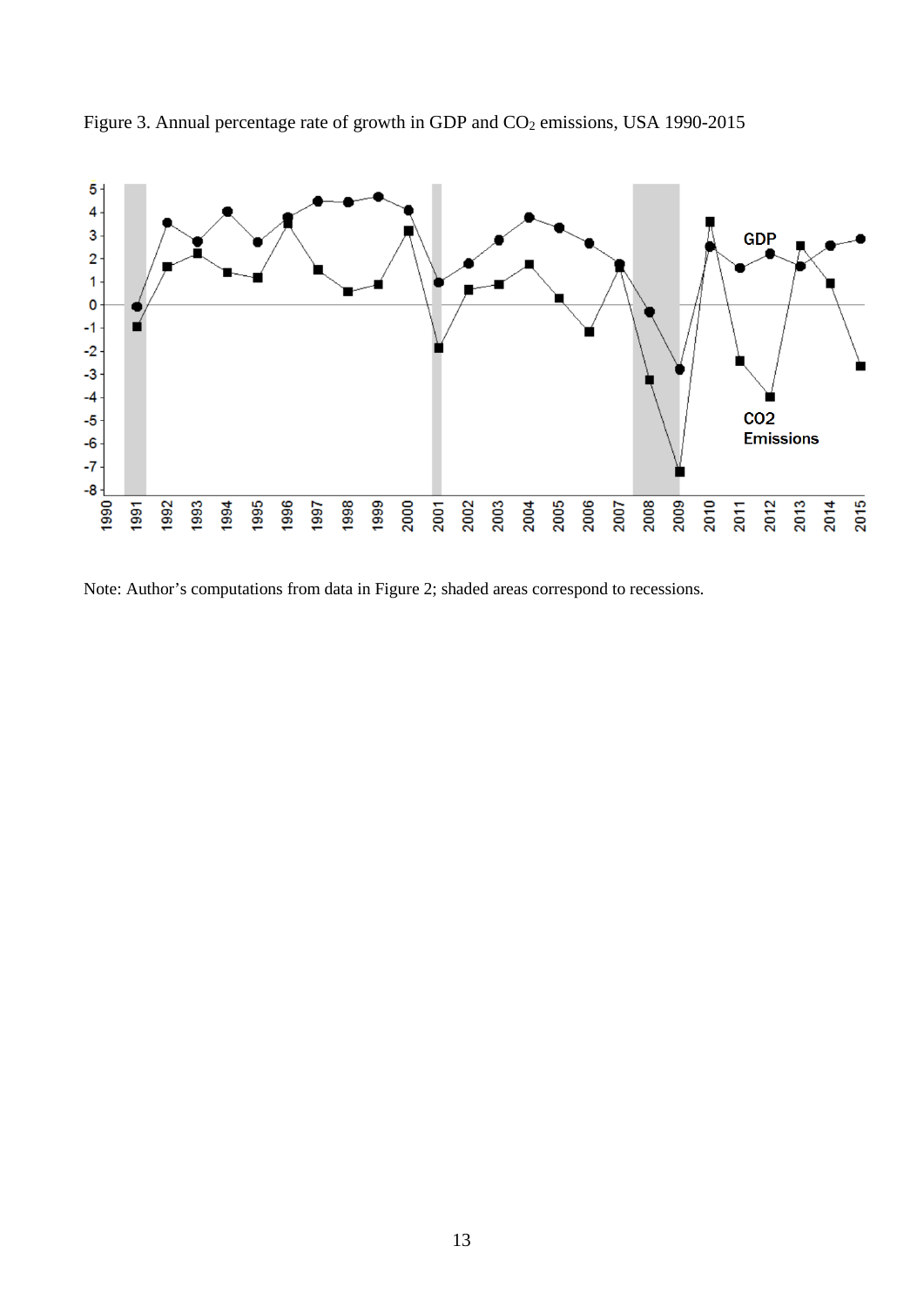| <b>State</b>         | <b>Estimate</b>            | $R^2$    | <b>State</b>         | <b>Estimate</b> | $R^2$    |
|----------------------|----------------------------|----------|----------------------|-----------------|----------|
| <b>Tennessee</b>     | $-5.64(1.89)$ **           | 0.39     | Oklahoma             | $-0.65(0.59)$   | 0.08     |
| <b>Texas</b>         | $-1.72$ $(0.59)*$          | $0.38\,$ | Alaska               | $-0.70(0.68)$   | 0.07     |
| <b>New Jersey</b>    | $-3.98$ $(1.38)^*$         | 0.37     | Indiana              | $-0.88(0.87)$   | 0.07     |
| Idaho                | $-2.84(1.23)$ *            | 0.28     | <b>New Hampshire</b> | $-1.08(1.10)$   | 0.06     |
| Alabama              | $-2.42(1.10)*$             | 0.26     | Montana              | $-1.15(1.19)$   | 0.06     |
| Pennsylvania         | $-1.30(0.60)*$             | 0.25     | Minnesota            | $-0.51(0.58)$   | 0.05     |
| Virginia             | $-3.91(1.80)$ *            | 0.25     | Wyoming              | $-0.54(0.63)$   | $0.05\,$ |
| Utah                 | $-1.75(0.91)$              | 0.21     | South Carolina       | $-0.77(0.92)$   | 0.05     |
| Delaware             | $-3.71(2.02)$ <sup>†</sup> | 0.19     | Mississippi          | $-1.42(1.80)$   | 0.04     |
| California           | $-1.50(0.83)$ <sup>†</sup> | 0.19     | Colorado             | $-0.50(0.67)$   | 0.04     |
| Florida              | $-1.60(0.91)$              | 0.18     | Hawaii               | $-1.02(1.39)$   | 0.04     |
| Wisconsin            | $-1.91(1.09)$              | 0.18     | Ohio                 | $-2.19(3.39)$   | 0.03     |
| West Virginia        | $-2.43(1.47)$              | 0.16     | Maine                | 0.86(1.35)      | 0.03     |
| N. Dakota            | $-0.76(0.46)$              | 0.16     | Kentucky             | $-0.70(1.21)$   | 0.02     |
| N. Carolina          | $-2.01(1.26)$              | 0.15     | Georgia              | $-0.40(0.99)$   | 0.01     |
| Louisiana            | $-1.73(1.13)$              | 0.14     | Iowa                 | $-0.26(0.73)$   | 0.01     |
| Connecticut          | $-1.32(0.89)$              | 0.14     | Rhode Island         | $-0.44(1.25)$   | 0.01     |
| Illinois             | $-1.10(0.74)$              | 0.13     | <b>Arkansas</b>      | $-0.16(0.94)$   | 0.00     |
| Washington           | $-1.79(1.27)$              | 0.12     | Nevada               | 0.67(4.10)      | 0.00     |
| Arizona              | $-2.96(2.13)$              | 0.12     | Missouri             | 0.14(0.90)      | 0.00     |
| <b>Massachusetts</b> | $-2.03(1.51)$              | 0.11     | <b>Kansas</b>        | 0.30(2.08)      | 0.00     |
| Michigan             | $-1.07(0.80)$              | 0.11     | <b>New Mexico</b>    | $-0.09(0.81)$   | 0.00     |
| <b>New York</b>      | $-1.53(1.17)$              | 0.11     | <b>South Dakota</b>  | $-0.09(0.91)$   | 0.00     |
| Nebraska             | 1.26(1.07)                 | 0.09     | Maryland             | $-0.09(1.12)$   | 0.00     |
| Vermont              | $-1.50(1.33)$              | 0.08     | Oregon               | $-0.01(1.33)$   | 0.00     |

**Table 1**. Unemployment and Emissions

Note: Effect of a 1% increase in the year-to-year change of the state unemployment rate on the annual percentage increase in emissions in each of the 50 states of the USA (standard errors in parenthesis) \*\*  $P<0.01$ , \*\*  $P<0.05$ , †  $P<0.1$ . Estimates are based in regressions including data for the years 2000-2015, so that each regression was computed with 16 observations.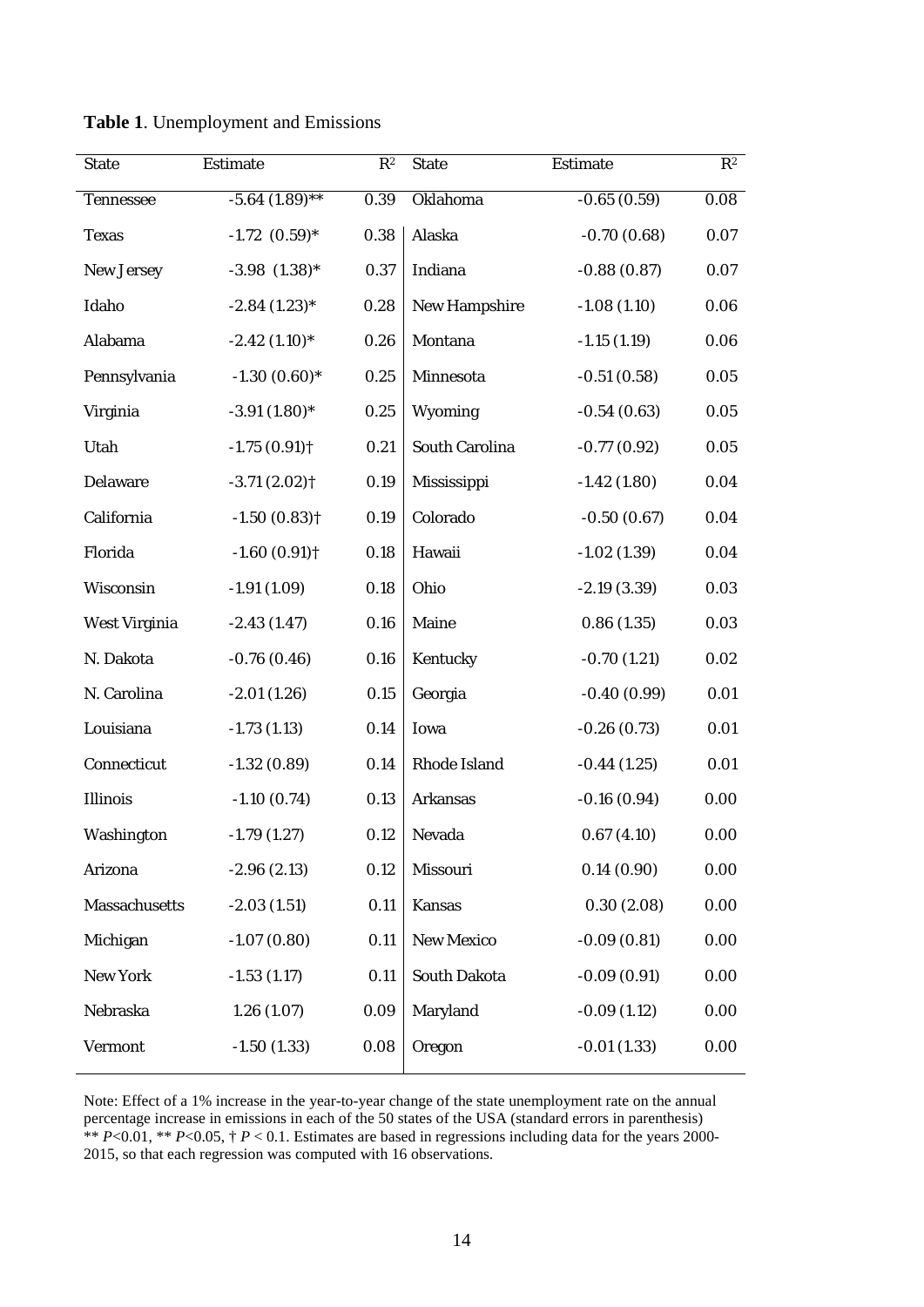Table 2. Correlations between the annual rates of growth of GDP and energy-related CO<sub>2</sub> emissions, USA 1991-2015

| Sample    | Sample size | Correlation | $P$ -value |
|-----------|-------------|-------------|------------|
| 1991-2015 | 25          | 0.70        | < 0.0001   |
| 2008-2015 | 8           | 0.67        | 0.07       |
| 1991-2007 | 17          | 0.58        | 0.01       |

Reported correlations are Pearson correlation coefficients.